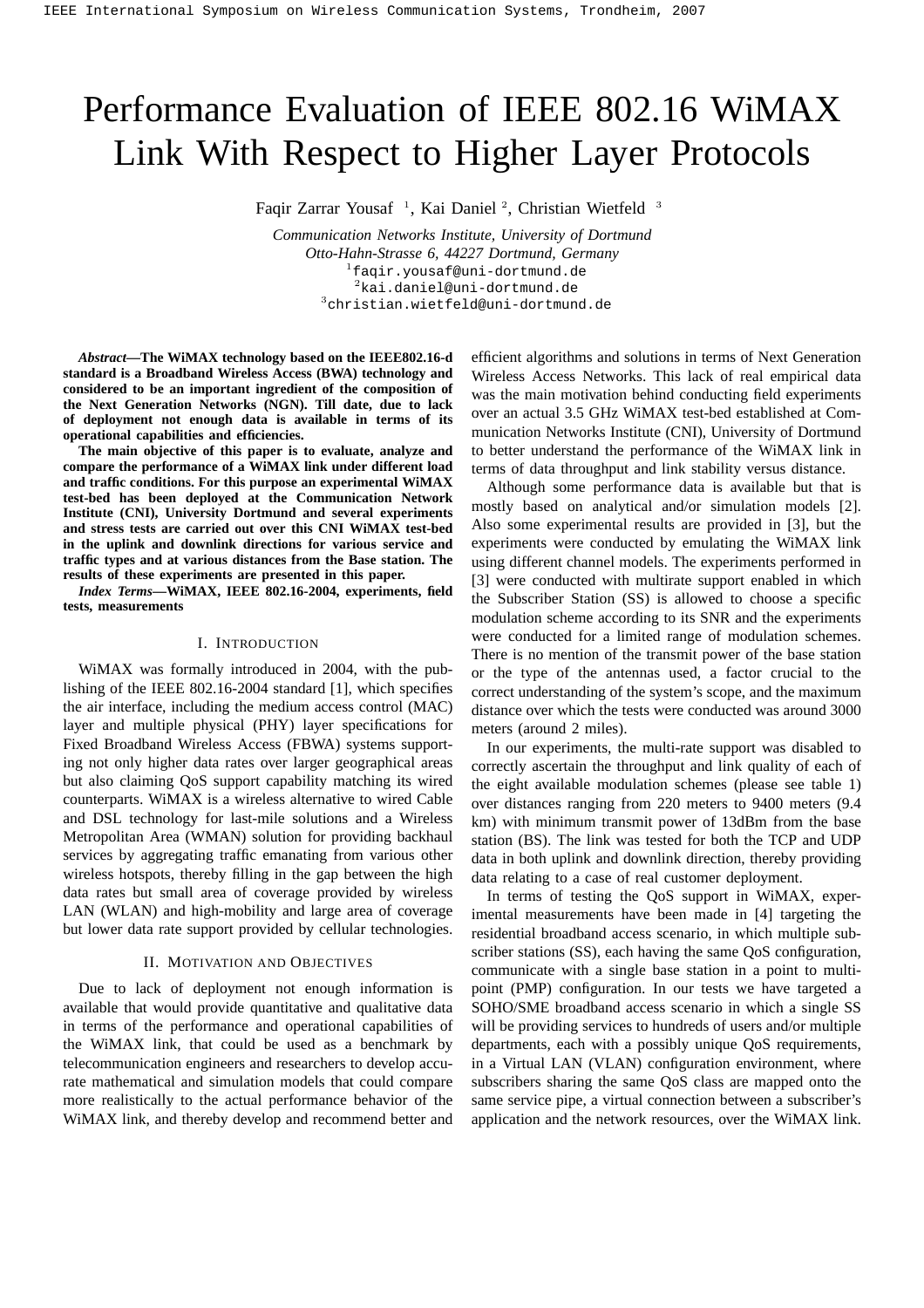

Fig. 1. Measurement Setup

# III. TEST BED ARRANGEMENT AND SETUP

For the field experiments an IEEE 802.16d [1] compliant Alvarion's BreezeMax equipment operating in a 3.5 GHz licensed band was selected. As the WiMAX link is tested in terms of its capacity and its ability to provide QoS to multiple simultaneous applications services, two different test beds were composed and configured. Both the test beds had the same generic setup as shown in figure 1 but differed in terms of the equipment configuration.

On the subscriber side, the Client1 laptop is used for generating user traffic in the uplink direction and captures and analyses data in the downlink direction whereas client2 laptop is running scripts for remote access and configuration of the WiMAX base station (AU-IDU) and the Customer Premises Equipment (CPE) (SU-IDU). The two client laptops and the Subscriber Unit Indoor Unit (SU-IDU) are connected via an Ethernet Interface (Ieth) to the VLAN switch, where the VLAN feature is disabled except for the QoS testing, described later. The SU-IDU in turn is connected to the Subscriber Unit Outdoor Unit (SU-ODU), which is a vertically polarized directional antenna with an 18dBi gain.

On the base station side, the Server is used for generating traffic in the downlink, over the LUT (Link Under Test), and capturing and analyzing data in the uplink. The Access Unit Indoor Unit (AU-IDU) is connected via an IF cable (Iradio) to the Access Unit Outdoor Unit (AU-ODU), which consists of a 10.5 dBi gain omni-directional antenna and a high-power, full-duplex multi-carrier radio unit. The AU-IDU consists of two RJ45 ports namely; management port and data port, for micro base station remote configuration and the latter for data communication. These two ports are connected to the Server via Ethernet. The detailed radio specifications of the IDU and the ODU is given in table I.

#### IV. MEASUREMENT METHODOLGY

The tests were divided into two categories: *Link Capacity/Throughput Testing*, in which the ability, reliability and the robustness of the WiMAX link was tested in both the uplink and downlink direction for all eight modulation schemes by transmitting TCP and UDP traffic and real time video streams at different distances from the BS, and *QoS Testing*, in which the inherent QoS support feature of the WiMAX was tested.

To attain reliable results with an appreciable level of confidence, each test run was conducted ten times and the duration of each test run was 60 seconds, accounting to a

| Frequency             |                                  | Uplink (MHz)<br>Downlink (MHz) |                 |  |  |  |
|-----------------------|----------------------------------|--------------------------------|-----------------|--|--|--|
|                       | AU-ODU                           | $3399.5 - 3453.5$              | 3499.5 - 3553.5 |  |  |  |
|                       | SU-ODU                           | 3399,5 - 3500                  | 3499,5 - 3600   |  |  |  |
| Ch. Bandwidth         | 3.5 MHz                          |                                |                 |  |  |  |
| <b>Operation Mode</b> | <b>AU-ODU</b>                    | FDD, Full Duplex               |                 |  |  |  |
|                       | SU-ODU                           | FDD, Half Duplex               |                 |  |  |  |
| Modulation            | OFDM Modulation, 256 FFT points; |                                |                 |  |  |  |
|                       | BPSK, OPSK, OAM16, OAM64         |                                |                 |  |  |  |
| TX Power              | AU                               | 13 dBm (20 mW) -               |                 |  |  |  |
|                       |                                  | 28 dBm (631 mW)                |                 |  |  |  |
|                       | SU                               |                                | 20 dBm (100 mW) |  |  |  |
| <b>Bit Rate</b>       | Modulation                       | Net Physical                   |                 |  |  |  |
|                       | and Coding                       | Bit Rate (Mbps)                |                 |  |  |  |
|                       | <b>BPSK</b> 1/2                  | 1,41                           |                 |  |  |  |
|                       | <b>BPSK 3/4</b>                  | 2,12                           |                 |  |  |  |
|                       | OPSK $1/2$                       | 2,82                           |                 |  |  |  |
|                       | <b>OPSK 3/4</b>                  | 4,23                           |                 |  |  |  |
|                       | OAM16 1/2                        |                                | 5,64            |  |  |  |
|                       | OAM16 3/4                        | 8,47                           |                 |  |  |  |
|                       | OAM64 2/3                        | 11,29                          |                 |  |  |  |
|                       | OAM64 3/4                        | 12,71                          |                 |  |  |  |

TABLE I TEST BED EQUIPMENT RADIO SPECIFICATIONS



Fig. 2. Test Locations

total approximate test duration of 260 minutes excluding the time for initializing the test scripts and making necessary configurations on the equipment. The throuput of the uplink and the downlink were measured seperately in order to exclude interference effects.

The amount of traffic generated was always equal to the net physical data rate for each respective modulation scheme (see table 1) and corresponding packet losses were obviously measured. The link capacity was tested for both Line Of Sight (LOS) and Near-LOS scenarios, but Non-LOS (NLOS) was not possible. The CPE were stationed away from the BS at the following distances and locations:

- $\bullet$  d = 220 meters; North Campus, University Dortmund
- $\bullet$  d = 5400 meters (5.4 km); Auf dem Schnee, Dortmund. LOS (Figure  $2(a)$ )
- $d = 9400$  meters (9.4 km); Radiotower Schwerte, Dortmund. Near-LOS (Figure 2(b))

Table 2 summarizes the relevant test configuration of the AU.

To stress-test the link the transmit power of the AU was set to the minimum of 13 dB and the Automatic Transmit Power Control (ATPC) feature was enabled for the SU and AU. Although the maximum transmit power of the BS is 28dBm (6.918 Watts EIRP *incl. 10.5dBi antenna gain*), but the limit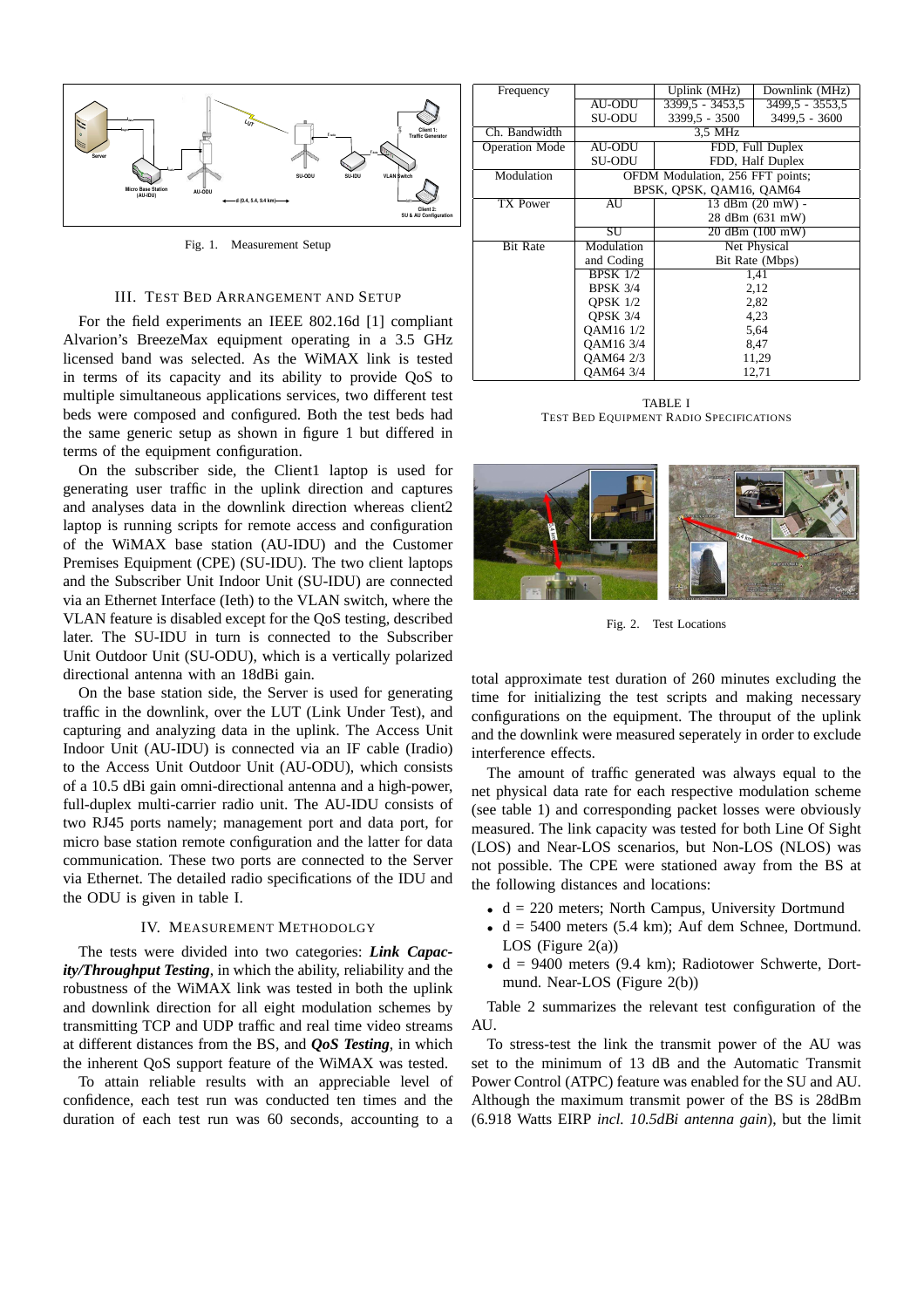| Multi Rate Support (BS)       | <b>Disable</b>               |  |  |  |
|-------------------------------|------------------------------|--|--|--|
| ATPC Support (BS)             | Enable                       |  |  |  |
| TX Power (at BS antenna port) | Minimum = $13$ dBm (20mW)    |  |  |  |
|                               | Maximum = $20$ dBm (100mW)   |  |  |  |
| TX Frequency (BS)             | Downlink: 3501.25 MHz        |  |  |  |
|                               | Uplink: 3401.25 MHz          |  |  |  |
| <b>VLAN</b> support           | Yes                          |  |  |  |
| OoS Profile                   | Real Time (RT), Non Real     |  |  |  |
|                               | Time (NRT), Best Effort (BE) |  |  |  |

TABLE II ACCESS UNIT CONFIGURATION

of 20dBm (1.096 Watts EIRP *incl. 10.5dBi antenna gain*) was imposed by the terms and conditions of the 3.5GHz research license.

As a QoS-Profile a non real-time setting with a Committed Information Rate (CIR) of 12Mbps is chosen.

The *Multirate* support in the AU was disabled, as mentioned earlier, in order to set the modulation scheme manually for each measurement to validate the link behavior for each specific modulation scheme.

The outdoor tests were carried out by mounting the antenna on the roof of a car and powering the whole SU by a portable DC to AC power supply, which also powers the switch and the client PC.

## *A. Uplink and Downlink Test Configurations*

For both the uplink and downlink tests, TCP and UDP traffic was generated using IPerf [5], which reported bandwidth, delay jitter and datagram loss, and captured on the receiver end by Ethereal [6] to capture and analyze the received data. In case of uplink capacity tests, the Client1 runs the IPerf server instance whereas the Server runs the IPerf client instance and Ethereal application and this arrangement is reversed for the downlink capacity tests. The Client2 machine is used primarily to manage and configure the AU remotely by establishing an SSH session and is also used to monitor the configuration and connection statistics of the SU (for example, RSSI, SNR, Modulation scheme, transmit and receive power level of the SU). This automatic management, configuration and monitoring of the AU and the SU is controlled by a custom Perl Test Processing scripts.

The captured data is then fed to the custom Perl Test Processing scripts where it is analysed for various parameters and mean values are calculated. The results are then graphically depicted using the GNU-Plot application.

## *B. QoS Test Configurations:*

In order to test the inherent ability of the WiMAX protocol to support QoS over the broadband wireless links the general set up is the same as in figure 1 with the exception that the VLAN feature in the switch is now enabled and the two client machines (client 1 and client 2) are placed in two separate VLANs. Client1 is generating UDP traffic with transmission parameters emulating a real time VoIP service, whereas Client<sub>2</sub> is generating TCP traffic streams emulating a

non-real time service application such as HTTP etc. The two VLANs are mapped onto two different service pipes, where the service pipe designated to carry the real time applicaiton data is configured with a Real Time Polling Services (rtPS) service class and the second service pipe carrying the non-real time application data is configured with a Best Effort (BE) service class. The two clients generate simultaneous traffic using the QAM64 3/4 modulation scheme over the maximum bandwidth of the link so that the effect of these two interfering traffic streams over the QoS enabled WiMAX link can be duly analysed.

## V. ANALYSIS AND EVALUATION

This section will provide the measurement results for the test configurations discussed above and also discuss the effect of transmit power on the overall link quality.

#### *A. Throughput Tests*

Table III shows the TCP and UDP average throughput measured, which can be compared to the net physical bit rates for the corresponding modulation scheme given in table I, for the eight modulation schemes at reference distances of 220 meters, 5400 meters and 9400 meters and the transmit power was set at a constant minimum of 13dBm. In the *downlink direction*

|                   | <b>Downlink Throughput in Mbps</b> |                                  |                |            |                |              |  |  |
|-------------------|------------------------------------|----------------------------------|----------------|------------|----------------|--------------|--|--|
| <b>Modulation</b> | 220 meters                         |                                  | 5400 meters    |            | 9400<br>meters |              |  |  |
| <b>Schemes</b>    | TCP                                | $\overline{\text{UP}}$           | TCP            | <b>UDP</b> | TCP            | <b>UDP</b>   |  |  |
| <b>BPSK 1/2</b>   | 1.08                               | 1.13                             | 1.08           | 1.12       | 1.08           | 1.12         |  |  |
| <b>BPSK 3/4</b>   | 1.65                               | 1.74                             | 1.64           | 1.73       | 1.65           | 1.73         |  |  |
| <b>OPSK 1/2</b>   | 2.21                               | 2.32                             | 2.20           | 2.32       | 2.20           | 2.32         |  |  |
| OPSK 3/4          | 3.37                               | 3.53                             | 3.35           | 3.53       | 3.35           | 3.53         |  |  |
| OAM16 1/2         | 4.50                               | 4.74                             | 4.48           | 4.73       | 4.48           | 4.74         |  |  |
| OAM16 3/4         | 6.80                               | 7.11                             | 6.41           | 7.11       | 6.41           | 7.10         |  |  |
| OAM64 2/3         | 8.88                               | 9.40                             | 8.31           | 9.51       | 8.31           | 9.51         |  |  |
| OAM64 3/4         | 9.58                               | 10.55                            | 8.34           | 10.71      | 8.34           | 10.69        |  |  |
|                   | <b>Uplink Throughput in Mbps</b>   |                                  |                |            |                |              |  |  |
| <b>Modulation</b> | $220$ meters                       |                                  | 5400<br>meters |            | 9400<br>meters |              |  |  |
| Schemes           | TCP                                | $\mathbf{U}\mathbf{D}\mathbf{P}$ | TCP            | <b>UDP</b> | TCP            | $_{\rm UDP}$ |  |  |
| <b>BPSK 1/2</b>   | 0.98                               | 0.98                             | 0.97           | 1.03       | 0.97           | 1.03         |  |  |
| <b>BPSK 3/4</b>   | 1.51                               | 1.54                             | 1.46           | 1.57       | 1.50           | 1.58         |  |  |
| <b>OPSK 1/2</b>   | 2.03                               | 2.14                             | 2.03           | 2.13       | 2.03           | 2.14         |  |  |
| OPSK 3/4          | 3.09                               | 3.24                             | 3.08           | 3.23       | 3.08           | 3.23         |  |  |
| QAM16 1/2         | 4.16                               | 4.33                             | 4.14           | 4.33       | 4.14           | 4.33         |  |  |
|                   |                                    |                                  |                |            |                |              |  |  |
| QAM16 3/4         | 6.24                               | 6.52                             | 6.22           | 6.52       | 6.22           | 6.52         |  |  |
| OAM64 2/3         | 8.28                               | 8.67                             | 8.22           | 8.64       | 8.25           | 8.65         |  |  |

TABLE III TCP/UDP AVERAGE THROUGHPUTS

(see figure 3) TCP throughput remains almost stable but shows greater inconsistency especially at higher modulation schemes (QAM64). It has been experimentally verified and observed that the TCP throughput stability is dependent on distance and transmit power. In terms of distance, the higher modulation schemes shows greater consistency at 220 meters (figure 3 (a)) than at  $5400m$  (figure 3 (b)) or  $9400m$  (figure 3 (c)). The effect of transmit power on the TCP downlink throughput is subsequently discussed. The TCP throughput in the *uplink* direction is more stable at all the three reference distances and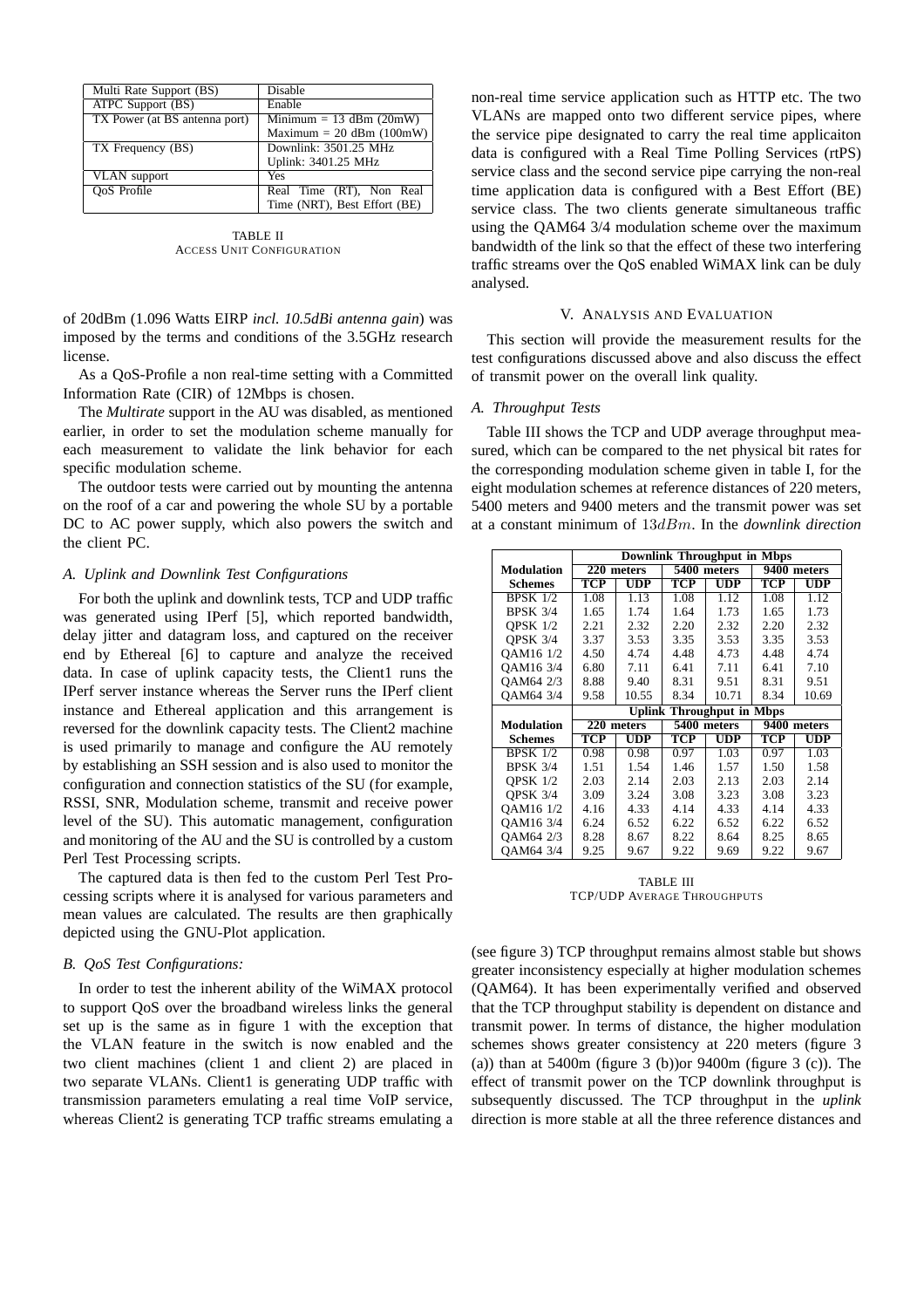

Fig. 3. TCP Downlink Throughput at  $d = (a)220m$ ,  $(b)5.4km$ ,  $(c)$  9.4km

for all the modulation schemes and is similar, in performance, to figure 3 (a).

In contrast to TCP downlink traffic, UDP has shown more throughput stability for all the modulation schemes in both the uplink and downlink direction at all three reference distances and the stability in throughput is similar to figure 3 (a)). The average UDP throughputs is given in table III.

## *B. QoS Tests*

To test the QoS support, every test was conducted by sending TCP background traffic through a non real-time connection at full capacity of the bandwidth throughout the duration of the test. A 12 Mbps UDP traffic is sent in periodic durations of 10 seconds through a real-time connection with a committed bit rate of 5 Mbps and 10 Mbps the result of which is shown in figure 4.

It is evident that the TCP background traffic will occupy only that portion of the bandwidth which is not utilized by the UDP traffic and upon greater demand for bandwidth by the real-time traffic, the system ensures the guaranteed provisioning of the demanded bandwidth by claiming it from non-real time traffic, which in turn will experience bandwidth reduction, and this behavior is consistent with the overall QoS philosophy.



Fig. 4. QoS Measurement with (a) 5Mbps and (b) 10Mbps UDP traffic and TCP Background Traffic

## *C. Effects of the Distance and Power Control Level on the Performance*

As the link was stress tested by keeping the transmit power of the base station to the minimum value of 13dBm at all distances and for all tests, in order to evaluate the effect of